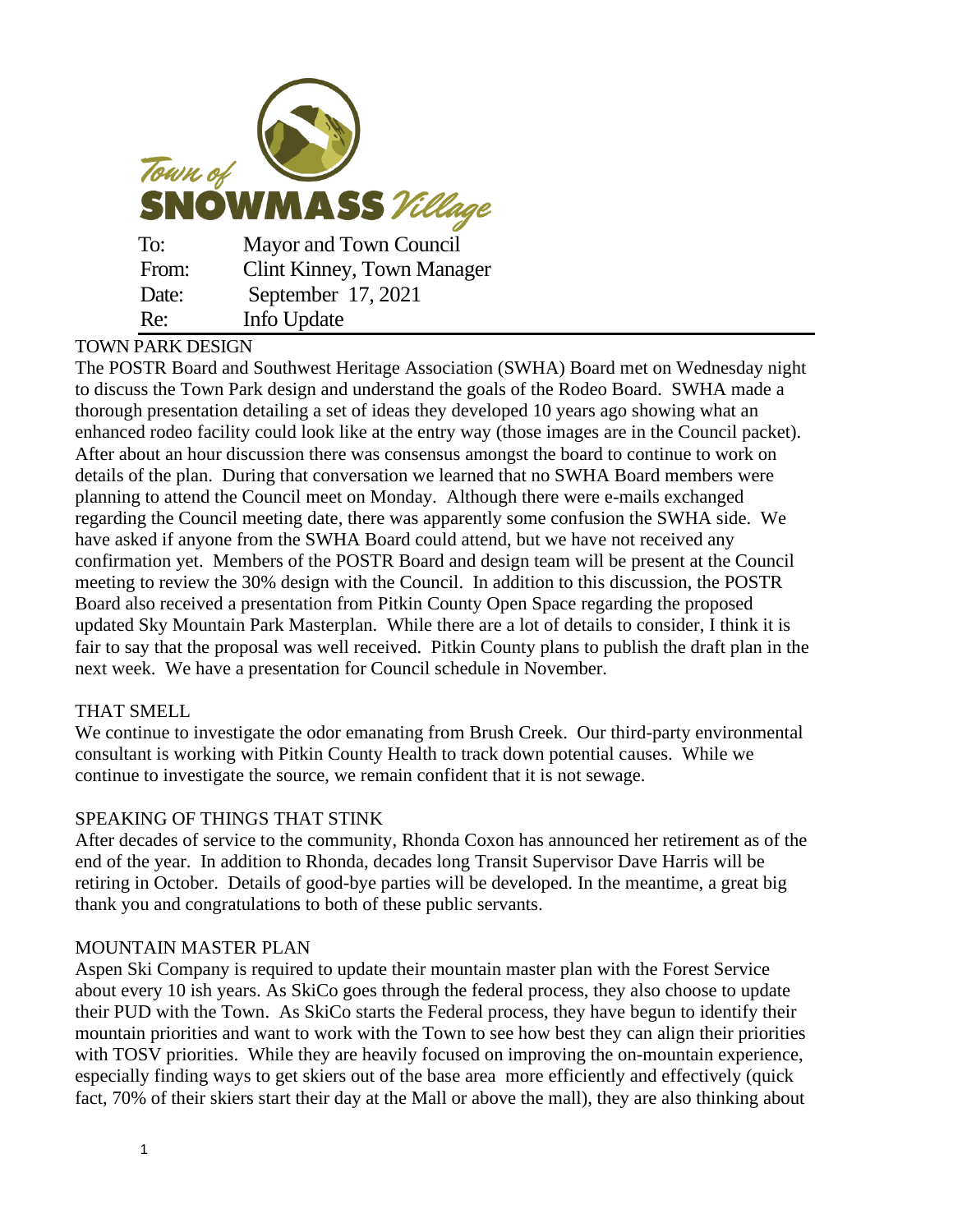other community related issues. Off the cuff, we know we want to discuss better connectivity between the Base Village and the Mall by improving the Skittles. We also want to continue to discuss workforce housing opportunities, stormwater improvements, parking needs, Transit improvements and our summer tourism strategy. This conversation is just beginning, but we greatly appreciate being brought into their process earlier than later. Let me know if you have any thoughts that need to be included.

### TID BITS

- When possible, the cranes working on Electric Pass Lodge will (now) be retracted when not in operation.
- County sales tax reports generally lag our own TOSV reports. While our reports come in first, their reports still bring in more money; and they won again in July. County sales tax revenue was up 47% in July and is up 23% year to date (compared to our 8% increase year to date).
- Paint is finally available! As such, cross walks and parking lots will start getting painted this week and street striping should occur in October.
- The Recreation Center pool resurfacing is underway.
- Today is the first paycheck with 2021 merit increases for Town Staff. The Town Council gets huge props and should take a nice deep bow for their decision to approve this pay increase this year. THANK YOU.
- I understand Joan Wingate's condo began foreclosure proceeding recently; once the HOA put a lien on the property to collect HOA dues.
- Last week's balloon festival went off well. Please feel free to insert your own hot air joke here……………….
- We are working with RFTA and others to study/develop a plan the have direct BRT service originating and terminating in Snowmass Village. This could be another huge improvement for our Transit level of service.
- It must be Fall. The Town will begin running the RFTA service to the Brush Creek Park and Ride starting on Monday.
- The Town's fiber installation project should start next week.  $21<sup>st</sup>$  Century, here we come.
- The annual Police Department lost and found auction is at noon on 9/21. All the cool kids will be there.

# THEY WERE HERE AND THEY ARE COMING

The occupancy report for **August 2021** showed the combined occupancy (TOSV and Aspen) for August was 69.8%, 33.1% more than last year and 1.75% more than 2019. Aspen achieved an occupancy of 75.8%, setting a new record by eclipsing the next highest year (75.5% in 2019). Snowmass had its 3<sup>rd</sup> highest summer occupancy month, reaching 60.6%.

In addition, we are seeing very strong demand across the board for September, including midweek days. Aspen is currently pacing at 61.9% and Snowmass is pacing at 44.6%, each poised to break records if the weather holds. Winter occupancy is pacing roughly double last winter and on par to 2019. January, as expected with limited international travel rebounding, will trail historic January performances.